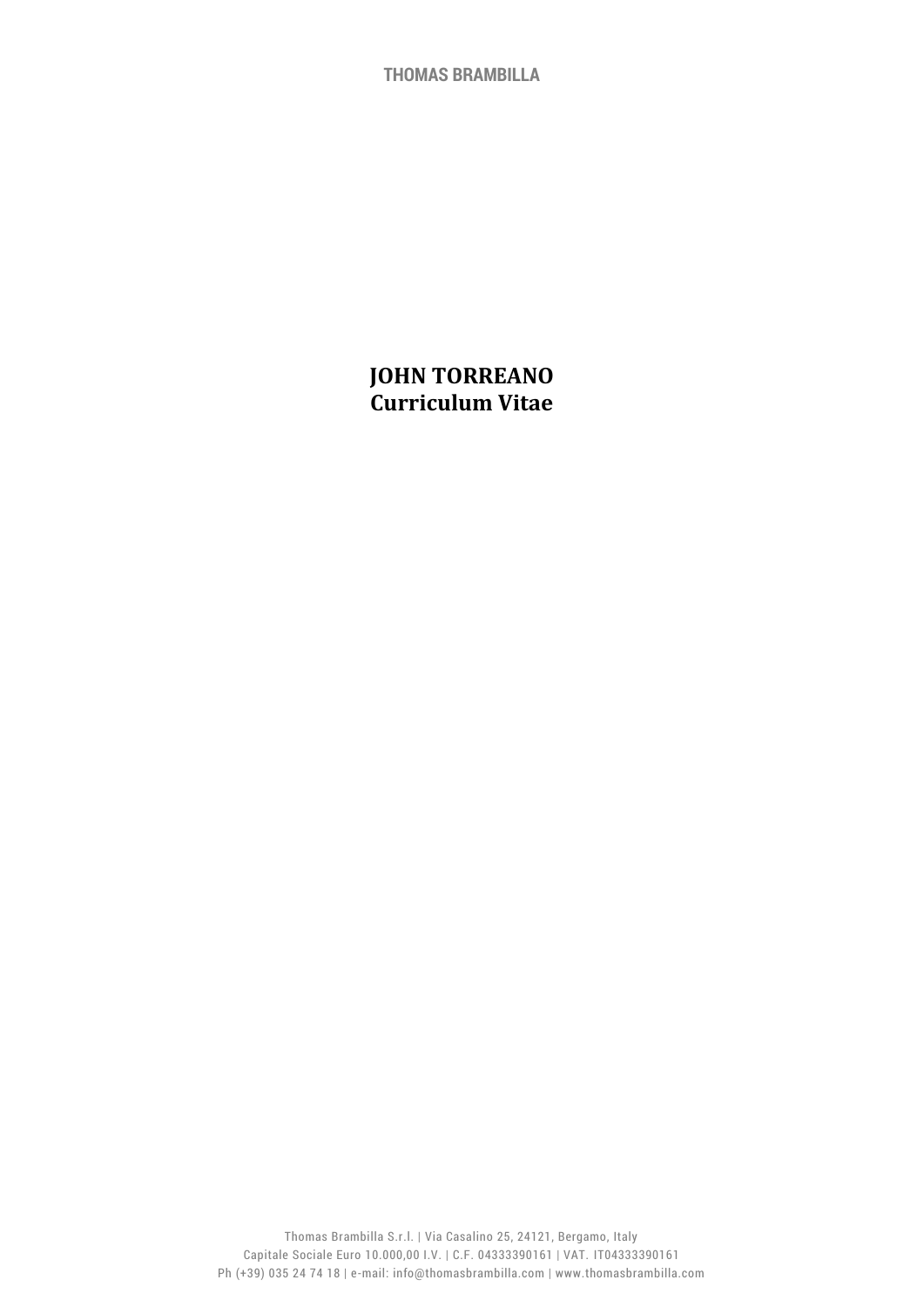John Torreano (b. 1941, Michigan) lives and works in New York City.

#### **Education**

**1967** Ohio State University, Columbus, OH; MFA **1963** Cranbrook Academy of Art, Bloomfield Hills, MI; BFA **1961** Flint Community Junior College, Flint, MI; AA

#### **Selected One-Person Exhibitions**

#### **2021**

Painting Outer Space / Inner Space: 1989 to present, Parris Museum, Southampton, NY. FIAC Hors Les Murs, Paris, France.

#### **2020**

Solo show, Museo Ettore Fico, Turin, Italy. The Big Picture – Painting from the Universe, Boulder Museum of Contemporary Art, USA. Solo Show, Marjorie Barrick Museum of Art, Las Vegas, USA.

#### **2019**

Column Paintings, Thomas Brambilla Gallery, Bergamo, Italy.

#### **2018**

Gold Gems Balls, The Drawing Room, East Hampton NY. Dark Matters Without Time, Lesley Heller Gallery, New York, NY.

### **2017**

Abu Dhabi: Color and Material, Reflection and Apparition Photographs, John Torreano, NYUAD New York, 19 WsqN, NY, NY. Dark Matters Without Time, NYU Department of Art and Art Professions, Barney Building, 34 Stuyvesant, NY, NY.

### **2016**

John Torreano: Above Below and Below Below Projects Space, NYUAD Saadiyat Island Abu Dhabi, UAE

### **2014-15**

John Torreano, Susanne Hilberry Gallery, Ferndale, MI Ghost Gems, Parrish Museum, Southampton, NY

#### **2013**

Dark Matters Everywhere: Paintings, Prints & Sculpture, Carl Solway Gallery, Cincinnati. Feature Inc., New York.

### **2012**

More Scapes, Denver Art Museum; curated by Julie Augur Stars on Broadway!, Broadway Windows, New York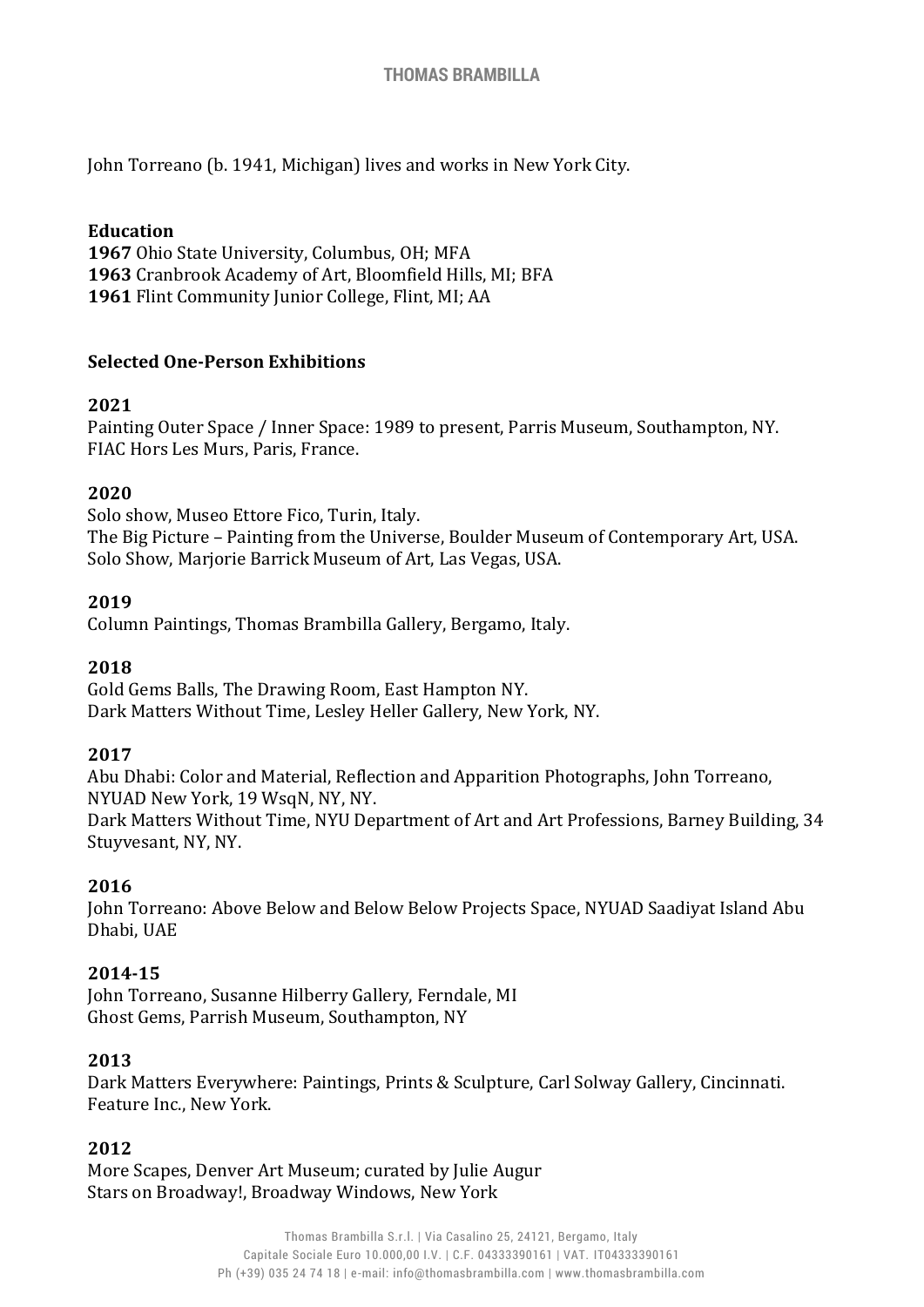### **2011**

John Torreano: Wall Constructions and Gems, Jean Albano Gallery, Chicago

### **2009**

Remembering: Neighborhoods and Factories, Flint, Michigan, Wagner Gallery Space, New York University, New York

### **2008**

Looking Close, Looking Far: Artworks by John Torreano, Elaine L. Jacob Gallery, Wayne State University Art Galleries, Detroit (catalogue) **2007**

Feature Inc., New York

# **2005**

Armory Art Center, West Palm Beach, FL

### **2004**

Feature Inc., New York

### **2003**

Center for Creative Studies, Detroit, MI

**2002** Feature Inc., New York

### **2001**

Kimball Hall, New York University, New York Littlejohn Contemporary New York

### **2000**

Gerald Peters Gallery, Santa Fe, NM Susanne Hilberry Gallery, Birmingham, MI Littlejohn Contemporary Gallery, New York Willoughby Sharpe Gallery, New York New Work, Jean Albano Gallery, Chicago Joseph Nease Gallery, Kansas City, MO

### **1999**

John Torreano: Material World, Johnson County Community College Gallery of Art, Overland Park, KS.

The Columns: A Choreography of Perceptions, Butler Institute of American Art, Youngstown, OH

Paintings, Oddballs, and Wallgems, Atlantic Center of the Arts, New Smyrna Beach, FL 80 Washington Square East Galleries, New York University, New York

### **1997**

Indianapolis Museum of Art, Indianapolis, IN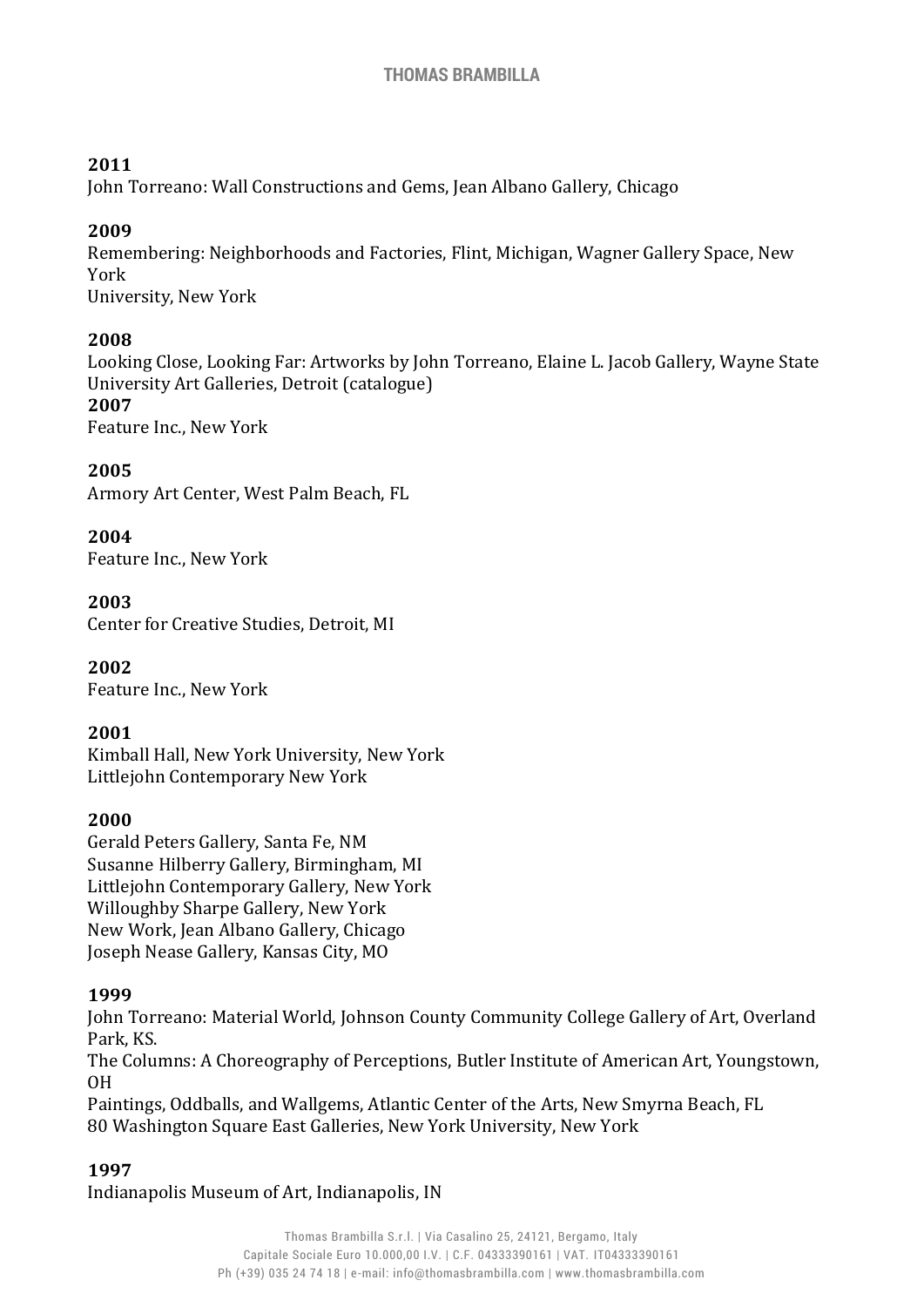Gargoyles and Gals, 80 Washington Square East Galleries, New York University, New York

#### **1996**

Columns and Gems, Jean Albano Gallery, Chicago

### **1995**

Dale Chihuly/John Torreano, Adair Margo Gallery, El Paso, TX

#### **1994**

Columns, Wallgems and Deep Drill Paintings, Jean Albano Gallery, Chicago Columns, Wallgems and Deep Drill Paintings, Tavelli Gallery, Aspen, CO

#### **1993**

John Torreano: Highlights, Helander Gallery, Nw York Every Gem a Hand Held Star, Norton Museum of Art, Palm Beach, FL Polyhedral Series, Tavelli Gallery, Aspen, CO

#### **1992**

Ghost Gems, McCarren Airport Commission, Las Vegas, NV Metaphors and Oxymorons, Hypo Bank, New York (catalogue)

#### **1990**

Shea & Beker Gallery, New York Dart Gallery, Chicago

#### **1989**

Adair Margo Gallery, El Paso, TX

John Torreano: Natural Models and Material Illusions, Corcoran Gallery of Art, Washington, DC

John Torreano: Recent Work, Shea & Beker Gallery, New York

John Torreano: Oxygems, Scott Hanson Gallery, New York

John Orreano: Oxygems, Arthur Rogers Gallery, New Orleans

John Torreano: Oxygems, Helander Gallery, Palm Beach, FL

#### **1988**

Diamond Vases (installation), Museum of Modern Art, New York John Torreano: Gems, Stars and Perpetual Thinking, Grand Rapids Art Museum, Grand Rapids, MI

### **1987**

100 Diamonds,Jamie Wolf Gallery, New York Tyler Gallery, Temple University, Philadelphia Elizabeth McDonald Gallery, New York Adair Margo Gallery, El Paso, TX

#### **1986**

Margo Leavin Gallery, Los Angeles

**1985**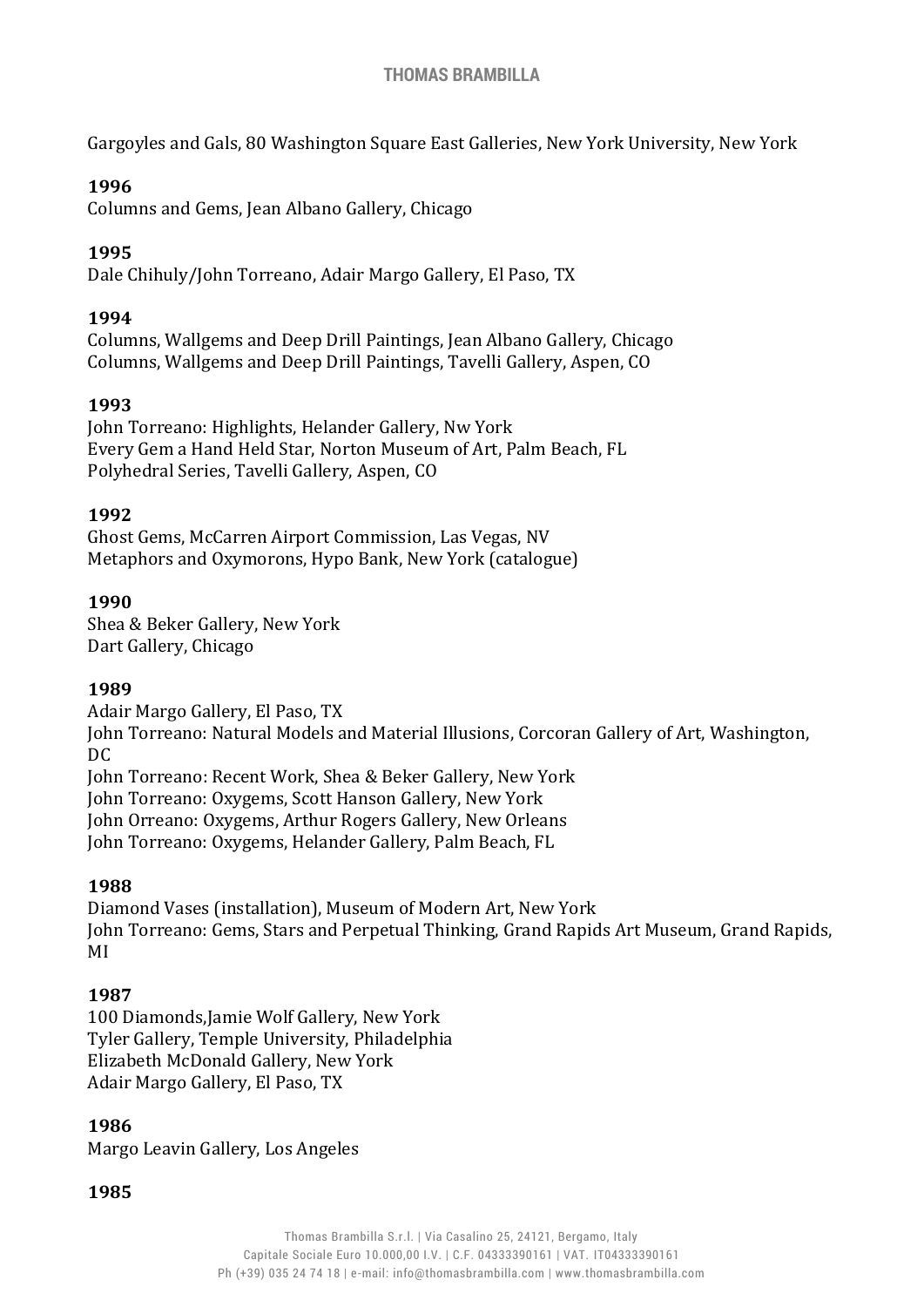#### **THOMAS BRAMBILLA**

Fine Arts Gallery, Mott Community College, Flint, MI Dart Gallery, Chicago Baskerville & Watson Gallery, New York

#### **1984**

Suzanne Hilberry Gallery, Birmingham, MI

**1983**

Patricia Hamilton Gallery, New York

**1982** Suzanne Hilberry Gallery, Birmingham, MI

**1981** Patricia Hamilton Gallery, New York Young Hoffman Gallery, Chicago

**1980** Carl Solway Gallery, New York

#### **1979**

Droll/Kolbert Gallery, New York Texas Gallery, Houston

**1977** Droll/Kolbert Gallery, New York Nancy Lurie Gallery, Chicago

**1976** Bykert Gallery, New York

**1975** John Doyle Gallery, Chicago

#### **1974**

Artist's Space, New York Central Cadillac Company, Cleveland, OH

#### **1971**

Paley Gallery, San Francisco

**1968**

The Whitney Museum School, New York

#### **Selected Group Exhibitions**

**2018** Winter Salon, The Drawing Room, East Hampton, New York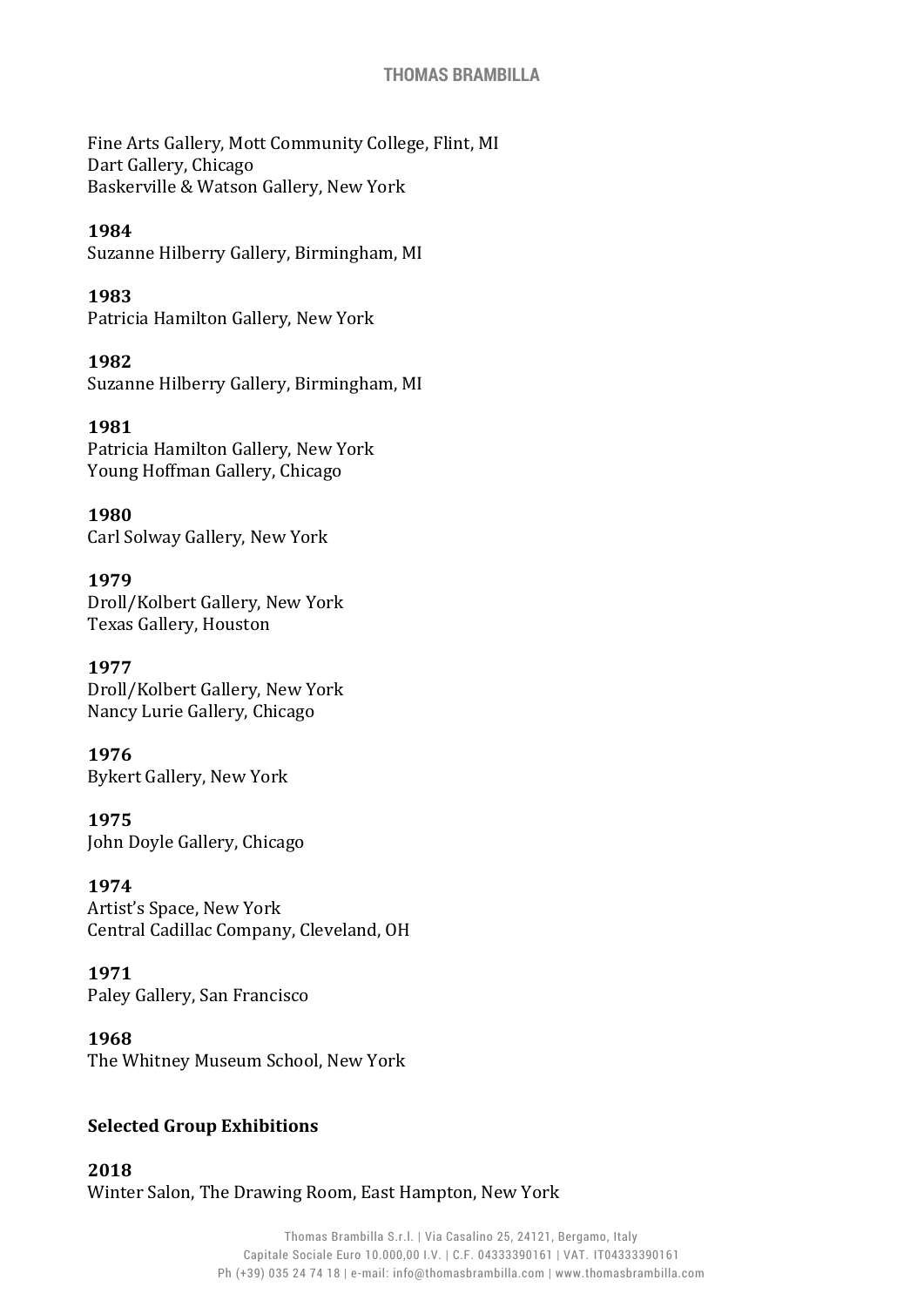### **THOMAS BRAMBILLA**

Putting for Pleasure and Politics-The Spiral Galaxy with Two Black Holes Open Studios New York University Abu Dhabi, Abu Dhabi UAE "725" Group Art Exhibit, Whaling Museum, Sag Harbor NY Looking Up Looking Out, The Whaling Museum, Sag Harbor NY Take Home a Nude New York Academy of Art, New York NY Spirit of Place, Drawing Room Gallery, East Hampton NY Spring Forward Drawing Room Gallery, East Hampton NY Frankenstein, TMC International, Sag Harbor NY Art Southampton Jean Albano Gallery, Southampton NY

#### **2017**

It was a Pleasure to Burn by the Sun that Never Sets, Spring/Break Art Show at 4 Times Square,

NY, NY.

Summer Papers, curated by John Torreano and Kevin Teare, Sag Harbor NY Anchor, A Whale of a Show, Sag Harbor Whaling Museum, Sag Harbor Artists Run New York: the Seventies, Jean-Paul Najar Foundation Dubai, UAE

### **2016**

A Hard Nut Containing the Whole Tree, J & C Showspace Presents, Sag Harbor, NY

### **2015**

Thirty Nine Years-Memorial for Suzanne, Suzanne Hilberry Gallery, Ferndale MI Tiniest Art, Pavel Zoubok Gallery, New York, NY Arts Faculty: The Exhibition Arts Center, NYUAD, Abu Dhabi, UAE Artists of the Year: 2014's Greatest Hits, The Curator Gallery, NY, NY

#### **2014**

Five Centuries of Printmakers, The Curator Gallery, NY, NY Abstractly Speaking: Painting and Sculpture from the Parrish Permanent Collection, Parrish Art Museum, Watermill, NY Let's Go Let Go, 33 Orchard Street, New York, NY A Whale of a Show, The Sag Harbor Whaling Museum, Sag Harbor, NY New Dimensions in Sculpture, Jean Albano Gallery, Chicago, Ill Art Hamptons, Jean Albano Gallery, Southampton, NY

### **2013**

Recent Acquisitions, Parrish Art Museum, Watermill, NY Primary Sources: Documenting SVA and the New York Art World 1966-1985, Visual Arts Gallery, 601 W. 26th St, New York, NY

Sculpture After Artschwager, David Nolan Gallery, New York, NY

Made in Sag Harbor, Whaling Museum, Sag Harbor, NY

Illuminators, OK Harris Gallery New York, NY

Inaugural Exhibition ART HOUSE 429, West Palm Beach, FL

Illuminators, OK Harris, New York

#### **2012**

Reinventing Landscape, Sidney Mishkin Gallery, Baruch College, New York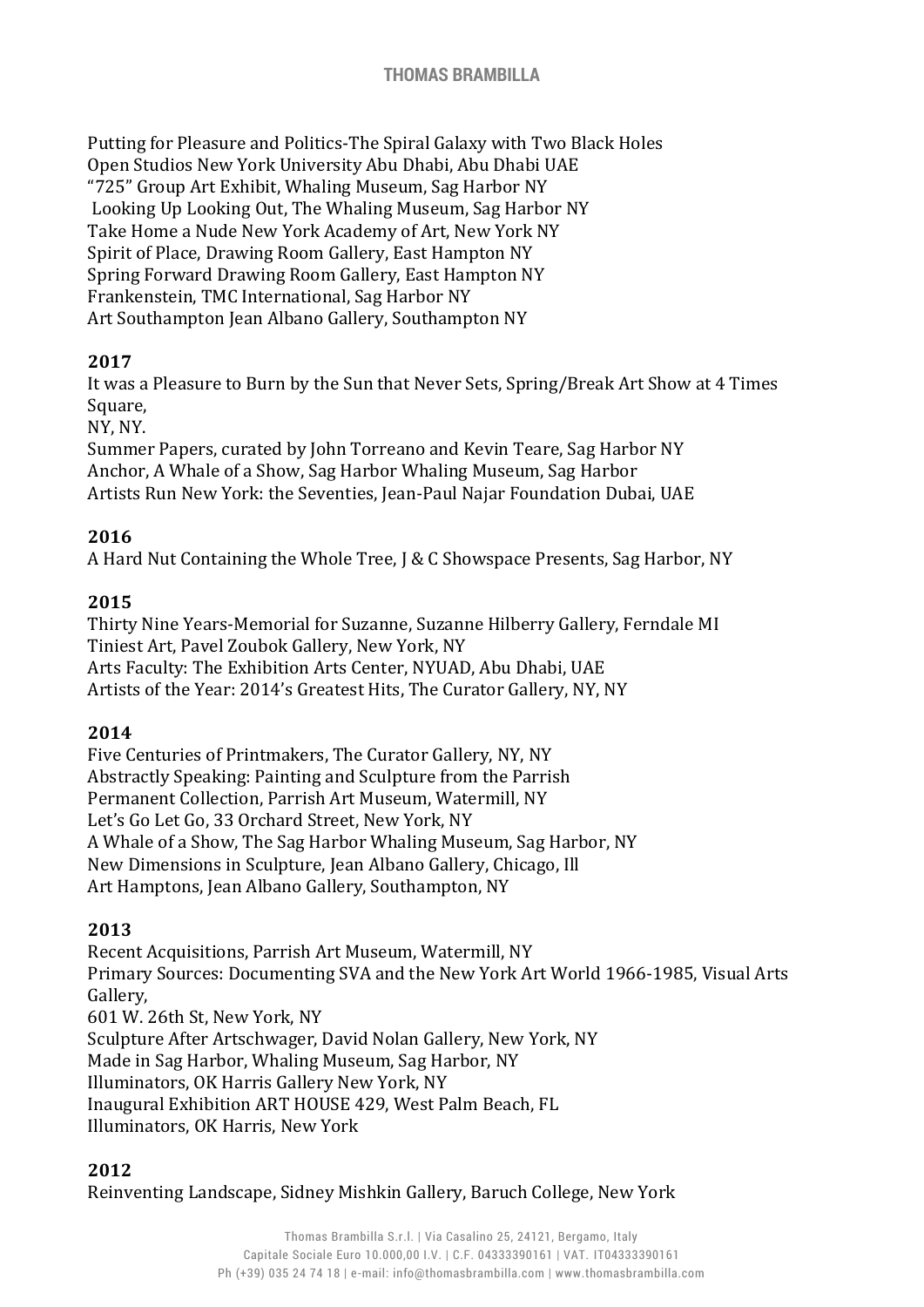# **2011**

Put Up or Shut Up, New York Academy of Art, New York Inaugural Exhibition, Corzine Fine Art, Los Angeles Alchemy, 7Eleven Gallery, New York

# **2010**

One and Three Quarters of an Inch, a one-week exhibition at the former Convent at St. Cecelia's

Parish,Brooklyn, curated by Peter Clough

I Am the Cosmos, New Jersey State Museum, Trenton NJ; curated by Sara Lynn Henry Make Yourself at Home, 7Eleven Gallery, New York

The Jewel Thief, The Frances Young Tang Teaching Museum and Art Gallery, Saratoga Springs, NY, curated by Ian Berry and Jessica Stockholder

Plucking the Rainbow, Nina Fruedenheim Gallery, Buffalo, NY

Fifty Works for Maryland: Collecting the Vogel Way," Academy Art Museum, Easton, MD Selections from the MCA Collection, Museum of Contemporary Art, Chicago

### **2009**

If I Was the Cousin of My Mother's Sister's Son, Gallery Bar, New York

Populate This Form,Feature Inc., New York

Commons Gallery, New York University, New York

Pulp Fictions, Ferenbalm-Gurbru Station, Karlsruhe, Germany

International Shoebox Sculpture Exhibition, University of Hawaii Art Gallery, Honolulu Art at Straus: NYU Steinhardt Artists at the Joseph and Gwendolyn Straus Institute for the Advanced Study of Law & Justice, New York; curated by Nancy Barton and Michael Cohen Mixed Greens: Artists Chooose Artists on the East End, Parrish Art Museum, Southampton, NY Aligning with Beauty, Varley Art Gallery, Unionville, ONT, Canada

### **2008**

American Academy Invitational Exhibition of Visual Arts, American Academy of Arts and Letters,

New York

Inaugural 2008, Cuadro Fine Art Gallery, Dubai, UAE

### **2007**

Neointegrity, Derek Eller Gallery, New York

### **2006**

SITE Unseen 4, Site Santa Fe, NM Ron Gorchov, Judy Pfaff, John Torreano, Susanne Hilberry Gallery, Ferndale, MI The Downtown Show, Grey Art Gallery, New York University, New York

### **2005**

John Torreano: The Drawers, Headbones Gallery, Toronto 5th Annual RxArt Ball, New York CCS at 100: Woodward Lecture Alumni, Center for Creative Studies, Detroit, MI The O Show, Shore Institute of the Contemporary Arts, Long Branch, NJ; Kresge Foundation Gallery, Ramapo College, Mahwah, NJ; curated by MatCH-Art.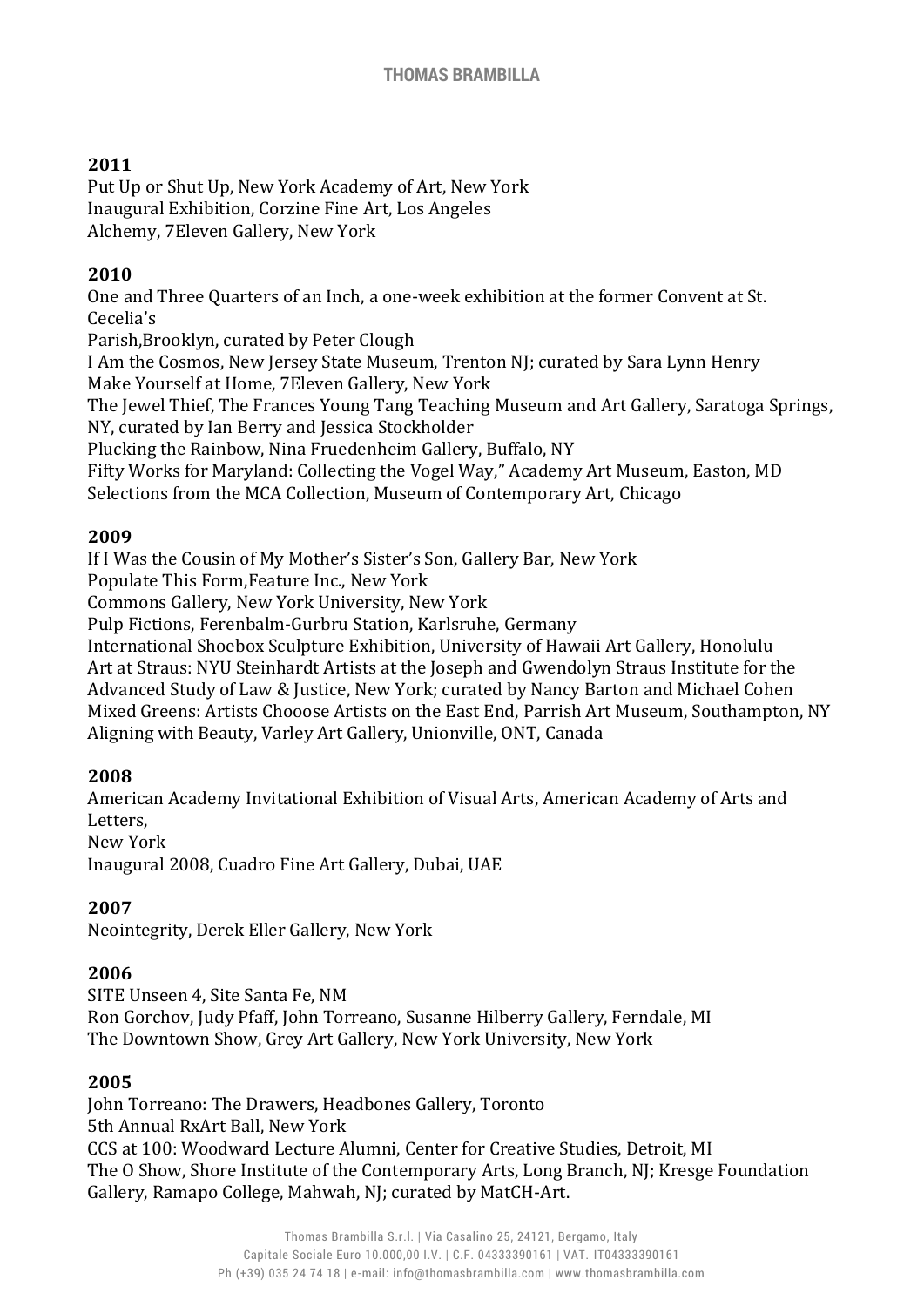The sun rises in the evening., Feature Inc., New York

### **2004**

A Very Liquid Heaven, Tang Teaching Museum and Art Gallery at Skidmore College, Saratoga Springs, NY

SITE Unseen 3, Site Santa Fe, NM

Move, Rochester Museum of Art, Rochester, MN

Up and Off the Wall, d.u.m.b.o. Arts Center, Brooklyn, NY; curated by Donald Sulta

Faculty Exhibition, Pless Hall, New York University, New York

Transformation: Through the Glass Door, Faculty Exhibition, Department of Art and Art Professions, New York University, New York.

Breaking Boundaries, Atlantic Center for the Arts, ISE Cultural Foundation, New York

### **2003**

Convergence: Martyn Bouskila and John Torreano, Center Galleries, College for Creative Studies,

Detroit,MI.

All That Glitters, Islip Art Museum, East Islip, New York; curated by Karen Shaw (catalogue) Fresh! A Summer Exhibition of Glass, Heller Gallery, New York

Polarities, Lobby Gallery, Durst Organization, New York

25th Anniversary Celebration, Arthur Roger Gallery, New Orleans, LA

Small-Scale Sculpture, Feature Inc., New York

Pilchuck Glass Exhibition, Pilchuck Glass School, Stanwood, WA

### **2002**

RxArt Ball, Barney's New York Co-Op, New York

Red as a Color for Exploration and Expression, Gerald Peters Gallery, Santa Fe, NM

Unexpected Selections from the Martin Z. Margulies Collection: Art from 1985 to the Present,Art

Museum at Florida International University, Miami

Paintings and Objects: A Way of Thinking, Galerie Susanne Hojriis, Copenhagen; curated by Julie

Sass.

Archipelago: An Intimate Immensity, Museum of Contemporary Art, Denver

Beyond Bounds 2002: Shine, Johnson County Community College Gallery of Art, Overland Park,

KS.

Blobs, Wiggles and Dots, Webs and Crustillations, Work Space, New York

Pilchuck Glass Auction,Seattle Westin Hotel, Seattle

9/11: Abstract Art, Studio 18 Gallery, New York

9/11 Rochester Museum of Art, Rochester, MN

In Context: Pattern in Contemporary Printmaking," Zimmer Art Museum, Rutgers University, New

Brunswick,NJ.

# **2001**

Shoes or No Shoes? Het Museum Voor Schoene Kunsten, Ghent, Belgium Whimsey, Elizabeth Leach Gallery, Portland, OR Reflections: Fifteenth Anniversary Show, Jean Albano Gallery, Chicago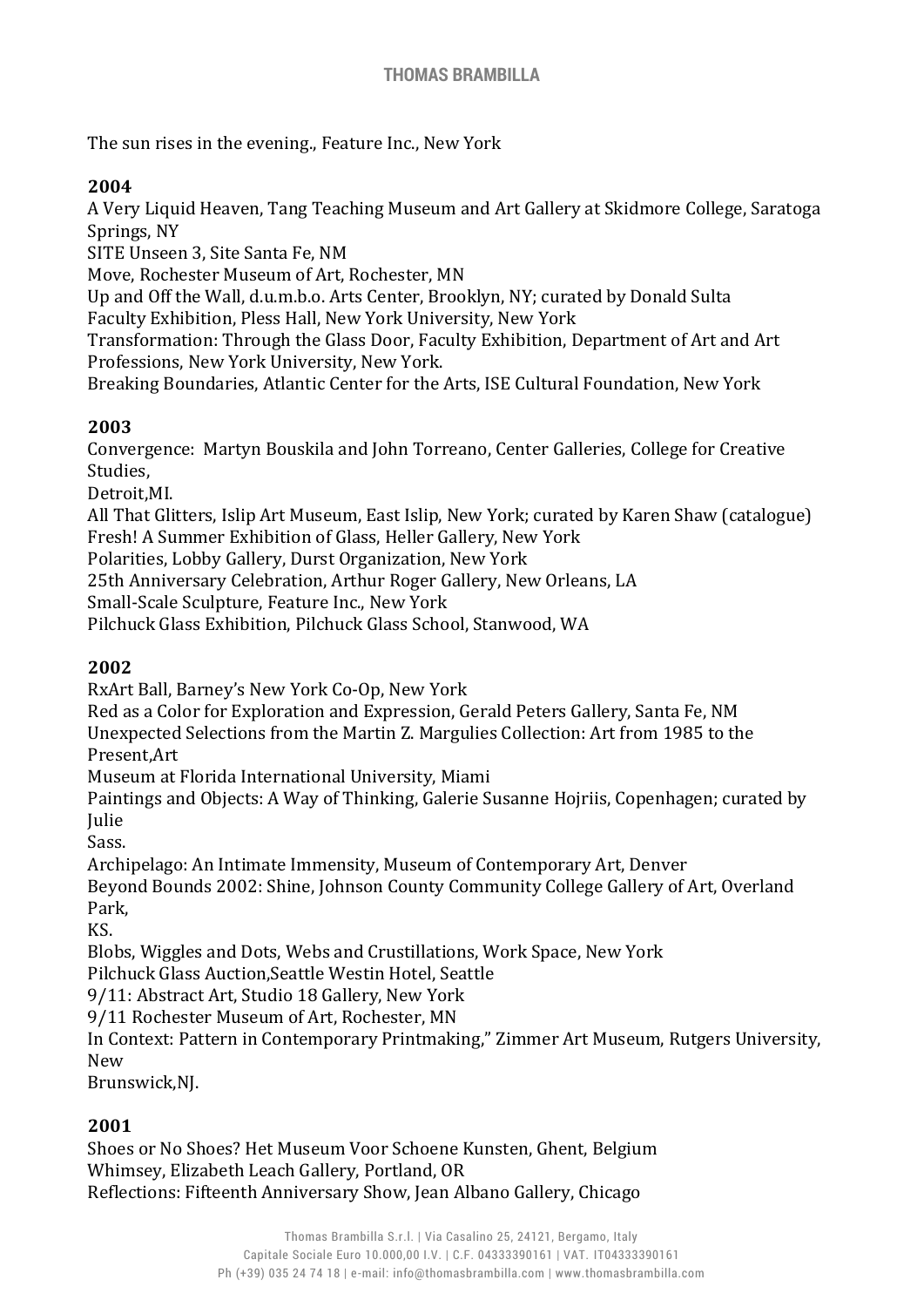From the Ashes, Fireplace Room, New York; curated by Willoughby Sharp Donut Shop Four, Whatcomb Museum, Bellingham, WA Space Oddity, Joseph Nease Gallery, Kansas City, MO Salad Days, Bill Maynes Gallery, New York; curated by Michael St. John Another, once again, many times more., Feature Inc., New York Een goed in de weg staande tafel, Galerie Van Gelder, Amsterdam; curated by Jack Jaeger All That Glitters, Pavel Zoubok Gallery, New York

### **2000**

John Torreano/Alan Wiener, Feature Inc., New York Open the pod bay doors Hal, Feature Inc., New York ANP: City Projects, Galerie S & H De Buck, Ghent, Belgium Hairy Forearm's Self-Referral, Feature Inc., New York Big Bang: An Art Exhibition Celebrating Art of Our Time, Rochester Art Center, Rochester, MN Grok Terence McKenna Dead, Feature Inc., New York James Brinsfield, Rachel Hayes, John Torreano, Joseph Nease Gallery, Kansas City, MO CigArt4: Where There's Smoke, South Texas Institute for the Arts, Corpus Christi, TX Donut Shop Two, Russell Street Theater, Portland, OR The 7th International Shoebox Exhibition, University of Hawaii Art Gallery, Honolulu, HI

#### **1999**

Fifteen, New York Foundation for the Arts, Lobby Gallery, Deutsche Bank, New York Gallery Artists, Feature Inc., New York Postmark: An Abstract Effect, SITE Santa Fe, Santa Fe, NM (catalogue) CigArt, Rare, New York Selections from the Frederick R. Weisman Collection, Weisman Museum of Art, Los Angeles

Beyond Bounds, Beyond Borders, Johnson County Community College Gallery of Art, Overland Park, KS.

Heroines and Heroes: An Idiosyncratic Anthology of International Art, New York Tour #7, Art In General, New York; subsequent tour

### **1998**

Painting, Feature Inc., New York Acts of Faith, Abraham Lubelski Gallery, New York Doodle, Gallery 605, New York

### **1997**

Two of a Kind, Jean Albano Gallery, Chicago Edge of Chaos, Fotouhi Gallery, New York; curated by John Torreano and James Drake Ornament and Landscape: On the Nature of Artifice, Apex Art, New York; curated by Tom Huhn Inaugural Exhibition, Gallery 605, New York Silver and Gold, Jean Albano Gallery, Chicago

#### **1996**

Getting Physical: New American Abstraction, Johnson County Community College Gallery of Art,

Overland Park, KS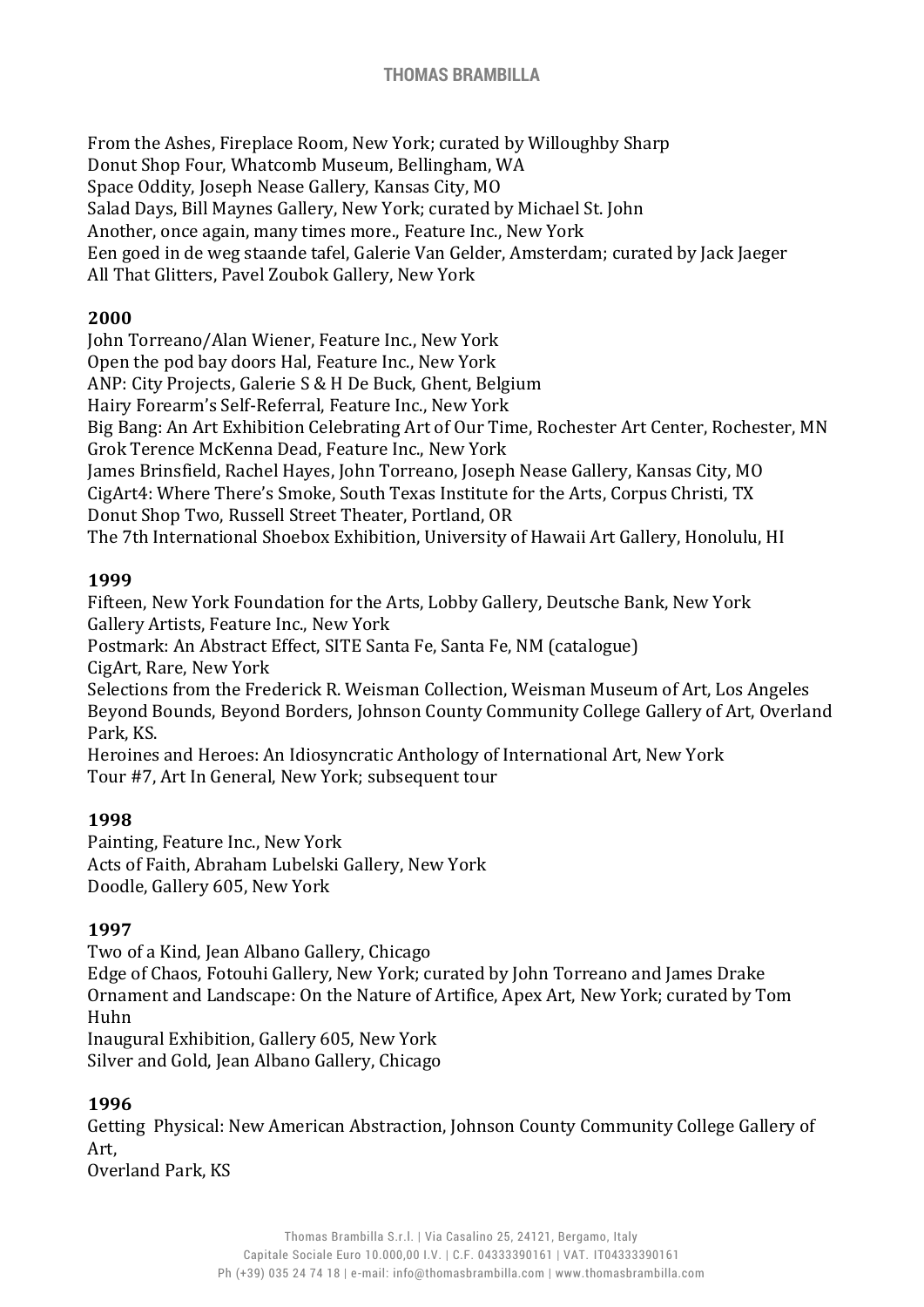Altered and Irrational: Selections from the Permanent Collection, Whitney Museum of American Art, NewYork Wood Works, Adam Baumgold Fine Art, New York Art for Today, Diana Aceti Fine Arts, New York and Sag Harbor Painting in an Expanding Field, Bennington College, Bennington, VT

### **1995**

Painting Outside Painting, Corcoran Biennial Exhibition of Art, Corcoran Gallery of Art, Washington, DC Wood Work, One Champion Plaza, Stamford, CT 25 Years, Margo Leavin Gallery, Los Angeles NYU Faculty Show, Apex Art, New York Open Your Heart, Cristinerose Gallery, New York

### **1994**

Nine Sculptors and Their Printers, Bernard Toale Gallery, Boston Michigan Directions: Flint Area Artists, Flint Institute of Art, Flint, MI Wood Works, Adam Baumgold Fine Art, New York Solo Impressions, College of Wooster Art Museum, Wooster, MA Transparency and Metaphor, California Crafts Museum, San Francisco Putt-Modernism, Allentown Art Museum, Allentown, PA James Drake, John Torreano, and Dan Rizzie. Arthur Roger Gallery, New Orleans

### **1993**

The Pet Show, Helander Gallery, New York All That Glitters, Champion Gallery, Stamford, CT

#### **1992**

New York 4 X 4 Providence, Kristina Wasserman Gallery, Providence, RI Obscure Objects of Desire, Helander Gallery, New York Putt-Modernism, Artists Space, New York Profiles II: On Paper, Arlington Museum of Art, Arlington, TX Summer Group Show, Helander Gallery, Palm Beach, FL Three Amigos, Helander Gallery, Palm Beach, FL

#### **1991**

Pleasure, Hallwalls Contemporary Arts Center, Buffalo, NY 100% Rag: Works on Paper, Helander Gallery, New York Nancy Drysdale Gallery, Washington, DC On Paper, Adair Margo Gallery, El Paso, TX Cruciformed: Images of the Cross Since 1980, Cleveland Center for Contemporary Art, Cleveland, OH Glass: Material in the Service of Meaning, Tacoma Art Museum, Tacoma, WA Spectrum Time/Frame 4: Retakes – Prints and Drawings by 6 Canadian and 6 American Artists, Extension Gallery, Toronto Non-Narrative Pictures, Helander Gallery, Palm Beach, FL State of the Art 1991: A Biennial National Watercolor Invitational, Parkland College,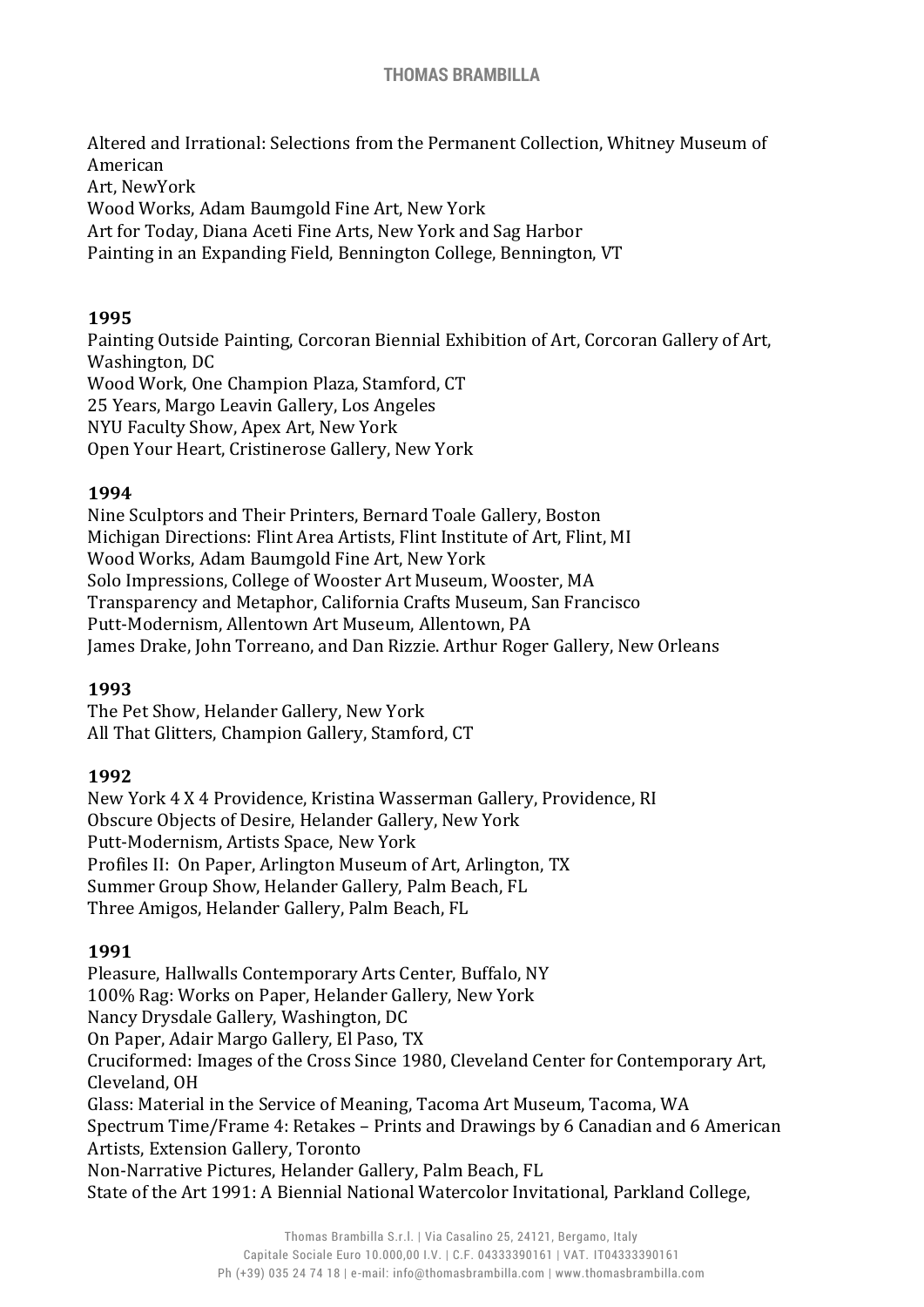Champaign, IL

Group Show: Paintings and Monotypes, Shea & Bornstein Gallery, Santa Monica, CA

### **1990**

Mel Kendrick/David Lloyd/John Torreano, Margo Leavin Gallery, Los Angeles With the Grain: Contemporary Painting, Whitney Museum of American Art, New York Painting Between the Paradigms Part IV: A Category of Objects As Yet Unnamed, Penine Hart Gallery, New York. Post Minimalism 1979–1990: An Extended Harvest, Genovese Gallery, Boston Contemporary Classics, Bess Cutler Gallery, New York Pilchuck 20th Anniversary Glass Exhibition, Sea-Tac International Airport & William Traver Gallery, Seattle, WA John Torreano, James Drake, Herb Ritts, Arthur Roger Gallery, New Orleans, LA

#### **1989**

Micro Sculpture, Fine Arts Center, University of Rhode Island, Kingston, RI American Pop Culture Today III, La Foret Museum, Tokyo, Japan Faux Arts: Surface Illusions and Simulated Materials in Recent Art, La Jolla Museum of Contemporary Art, La Jolla, CA Small Paintings, Nina Freudenheim Gallery, Buffalo, NY The Case for Plywood, Luise Ross Gallery, New York Homewood: The Nature of Objects, Procter Art Center, Bard College, Annadale-on-Hudson, NY Simple in Appearance, Marc Richards Gallery, Los Angeles Small & Stellar, Ruth Siegel Gallery, New York Invitational, Shea & Beker Gallery, New York Summer Group Show, Dart Gallery, Chicago Dale Chihuly / John Torreano, Adair Margo Gallery, El Paso, TX Restructure/Subverting the Grid, New Jersey Center for Visual Arts, Summit, NJ Inaugural Exhibition, Helander Gallery, New York Scatter, Shea & Beker Gallery, New York 10 Gallery Artists, Nina Freudenheim Gallery, New York

### **1988**

Pilchuck: An Exhibition for Contemporary Glass Sculpture, Walter Gallery, Santa Monica, CA Group Exhibition, Dart Gallery, Chicago Reunion, Artsource Gallery, Flint, MI An Exhibition of Art Treasures from Time Now, Genovese Gallery, Boston Artschwager: His Peers and Persuasion, Leo Castelli Gallery, New York; Daniel Weinberg

Gallery,

Los Angeles.

Computers and Art, Gallery of Science and Art, New York

New York in Glass, Linda Farris Gallery, Seattle Group Exhibition, Dart Gallery, Chicago Jack Goldstein, John Obuck, David Storey, John Torreano, Dart Gallery, New York Celebration: 11th Anniversary Group Exhibition, Susan Hilberry Gallery, Birmingham, MI Small-Scale Work, Scott Hanson Gallery, New York

### **1987**

America, America, Amalfi-Arte, Foundation Villa Rufolo, Ravello, Italy Computers and Art: Image Processing, Everson Museum, Syracuse, NY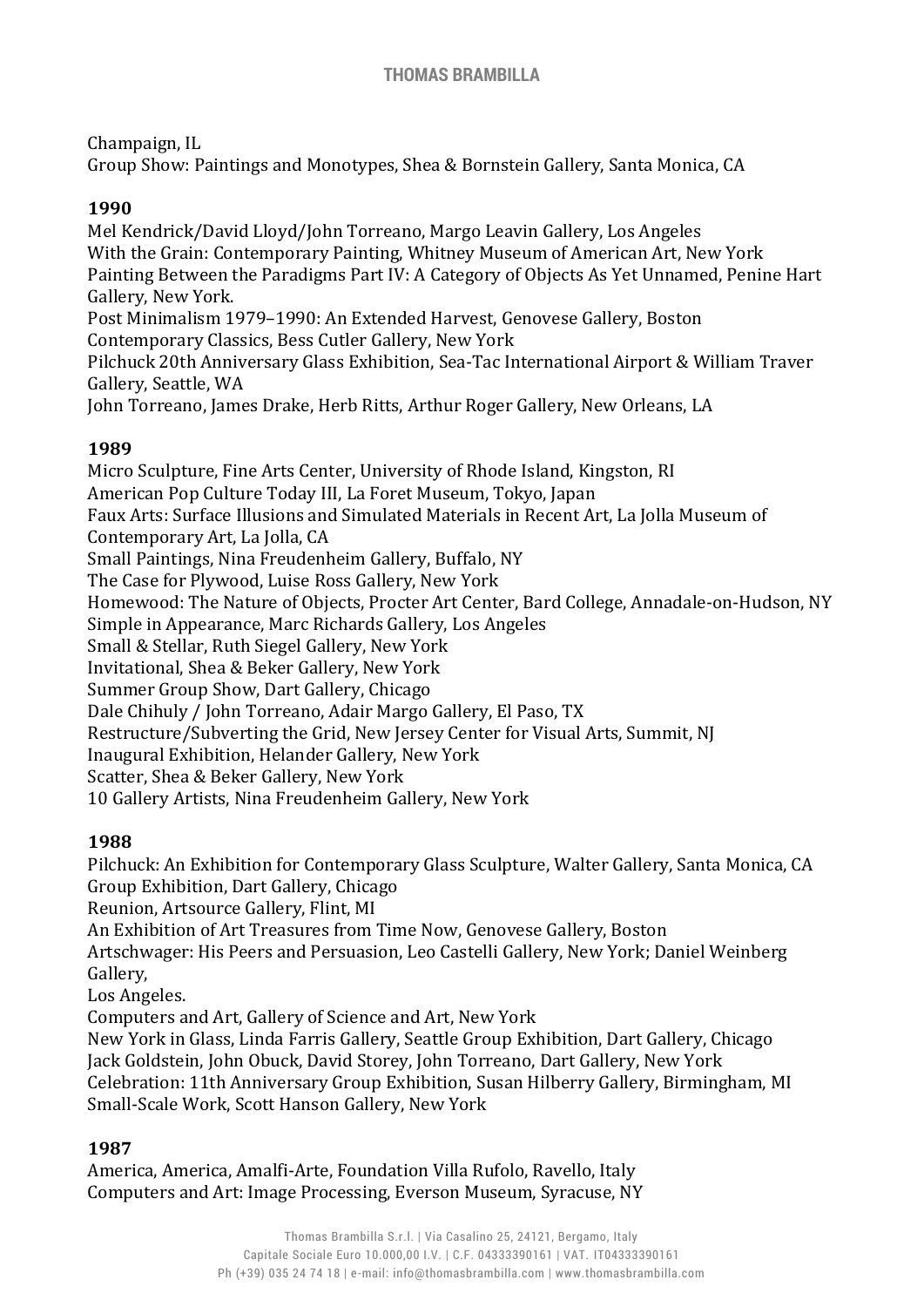Selections from the Frederick R. Weisman Collection, Pennsylvania Academy of the Fine Arts, Philadelphia.

### **1984**

Five Painters in New York, Whitney Museum of American Art, New York A Decade of New Art, Artists Space, New York American Art Since 1970, traveling exhibition organized by the Whitney Museum of American Art, NewYork Brilliant Color, Baskerville & Watson, New York

### **1983**

Three-Dimensional Photographs, Castelli Graphics, New York The Decorative Movement, Berkshire Museum, Pittsfield, MA

### **1982**

You Are a Beauty – You Are a Jewel, Specta-Color Board, Times Square, New York; organized by the Public Art Fund

New Perspectives, Wave Hill, Bronx, NY

### **1981**

35 Artists Return to Artists Space, Artists Space, New York Decorative Sculpture, Sculpture Center, New York Energie New York, Espace Lyonnais d'Art Contemporain, Lyon, France

### **1980**

Trois Dimensions, Americains, Gillespie-Laage-Salomon, Paris Three-Dimensional Painting, Contemporary Art Museum, Chicago I-80, Joslyn Art Museum, Omaha, NB The Fiftieth Anniversary Exhibition, Whitney Museum of American Art, New York Invitational, Bell Gallery, Brown University, Providence, RI Painting in Relief, Whitney Museum of American Art Downtown, New York Watercolor Exhibition, P.S.1 Institute for Art and Urban Resources, New York

### **1979**

Pittura Ambiente, Palazzo Reale, Milan Ten Artists/Artists Space, Neuberger Museum, Purchase, NY From Allen to Zucker, Texas Gallery, Houston Max Hutchison Gallery, New York Small Works, Art Latitude, New York Young America: Painters of the 1970s, exhibition organized by the New Museum of Contemporary Art, New York; traveled to Italy, Denmark, and Eastern Europe

### **1978**

O.I.A. at Bleecker Renaissance, Fine Art Galleries, University of South Florida, Tampa, FL EBEE GEEBEES, Nancy Lurie Gallery, Chicago Private Myths: Unearthing of Contemporary Art, Queens Museum, Queens, NY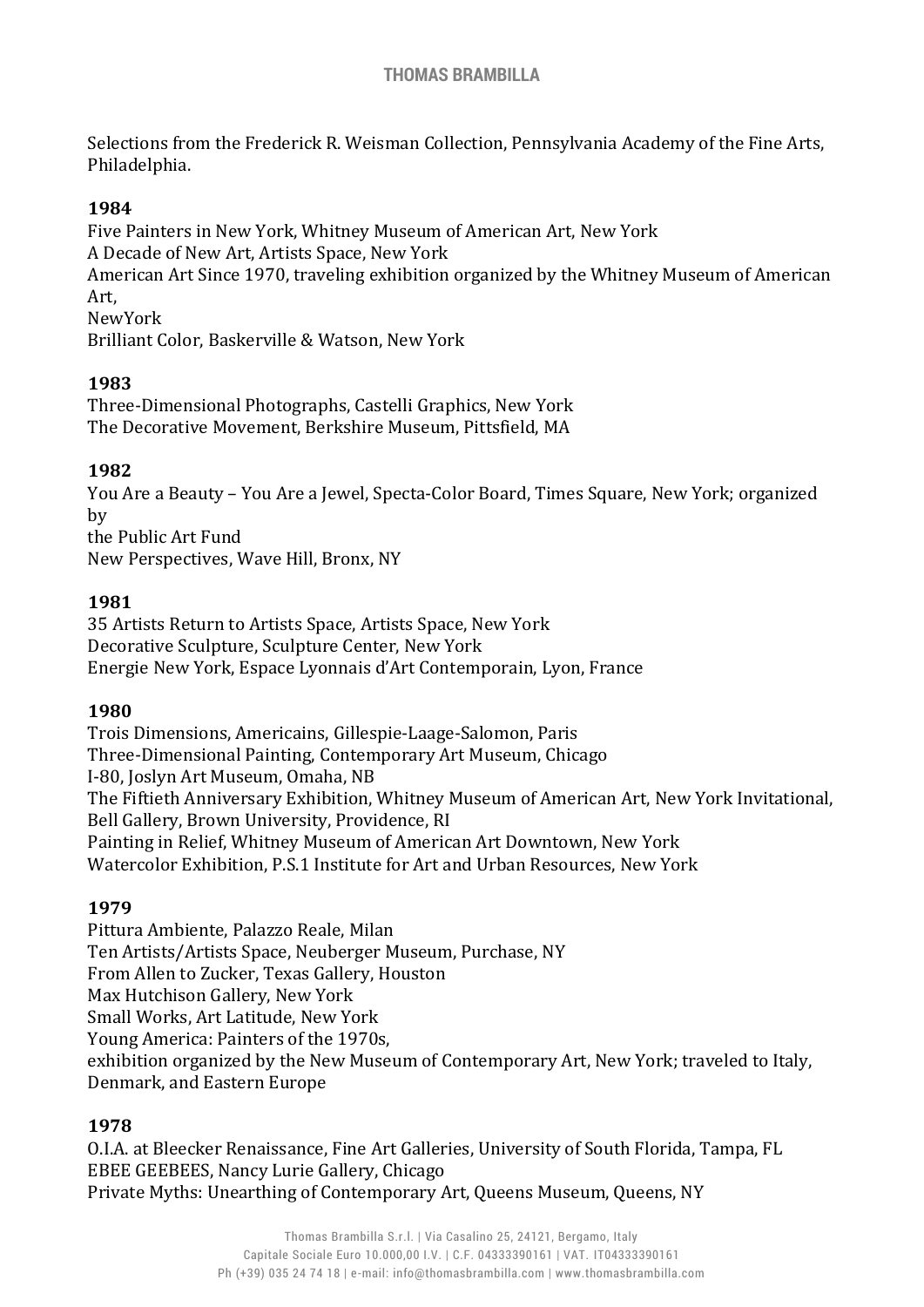Eleven Artists, Georgia State University Art Gallery, Athens, GA American Art 1950 – Present, Whitney Museum of American Art, New York Thick Paint, Renaissance Society at the University of Chicago, Chicago

### **1977**

Work from the Collection of Dorothy and Herbert Vogel, University of Michigan Museum of Art,

Ann Arbor, MI.

Space Window, Bell Gallery, List Art Building, Brown University, Providence, RI A Painting Show, Institute for Art and Urban Resources, P.S.1, Long Island City, NY Four Artists, 99 Grand Street Gallery, New York Kilcawley Center Art Gallery, Youngstown, OH Droll/Kolbert Gallery, New York Recent Paintings, Andre Zarre Gallery, New York Faculty Exhibition, SUNY Purchase, Purchase, NY Recent Works on Paper by Contemporary American Artists, Madison Art Gallery, Madison, WI Six Artists, Andre Zarre Gallery, New York

# **1976**

Hallwalls Gallery, Buffalo, NY Ten Approaches to the Decorative, Alessandro Gallery, New York Johnson Gallery, Middlebury College, VT

### **1975**

Faculty Exhibition, SUNY Purchase, Purchase, NY Richard Artschwager, Robert Gordon, John Torreano, Joe Zucker, Bykert Gallery, New York Texas Gallery, Houston Susan Caldwell Gallery, New York 96 Grand Street, New York

### **1974**

Marilyn Lenowsky/Elizabeth Murray/John Torreano, Paula Cooper Gallery, New York

### **1973**

Drawings and Other Works, Paula Cooper Gallery, New York Plaques with Gems, Wabash Gallery, Chicago

### **1972**

Invitational Exhibition, Butler Institute of Art, Youngstown, OH New American Abstract Painting, Madison Art Center, Madison, WI

### **1971**

Lyrical Abstraction, Aldrich Museum of Contemporary Art, Ridgefield, CT New Work, New York, Columbus Gallery of Fine Arts, Columbus, OH

#### **1969**

Whitney Annual Exhibition of American Art, Whitney Museum of American Art, New York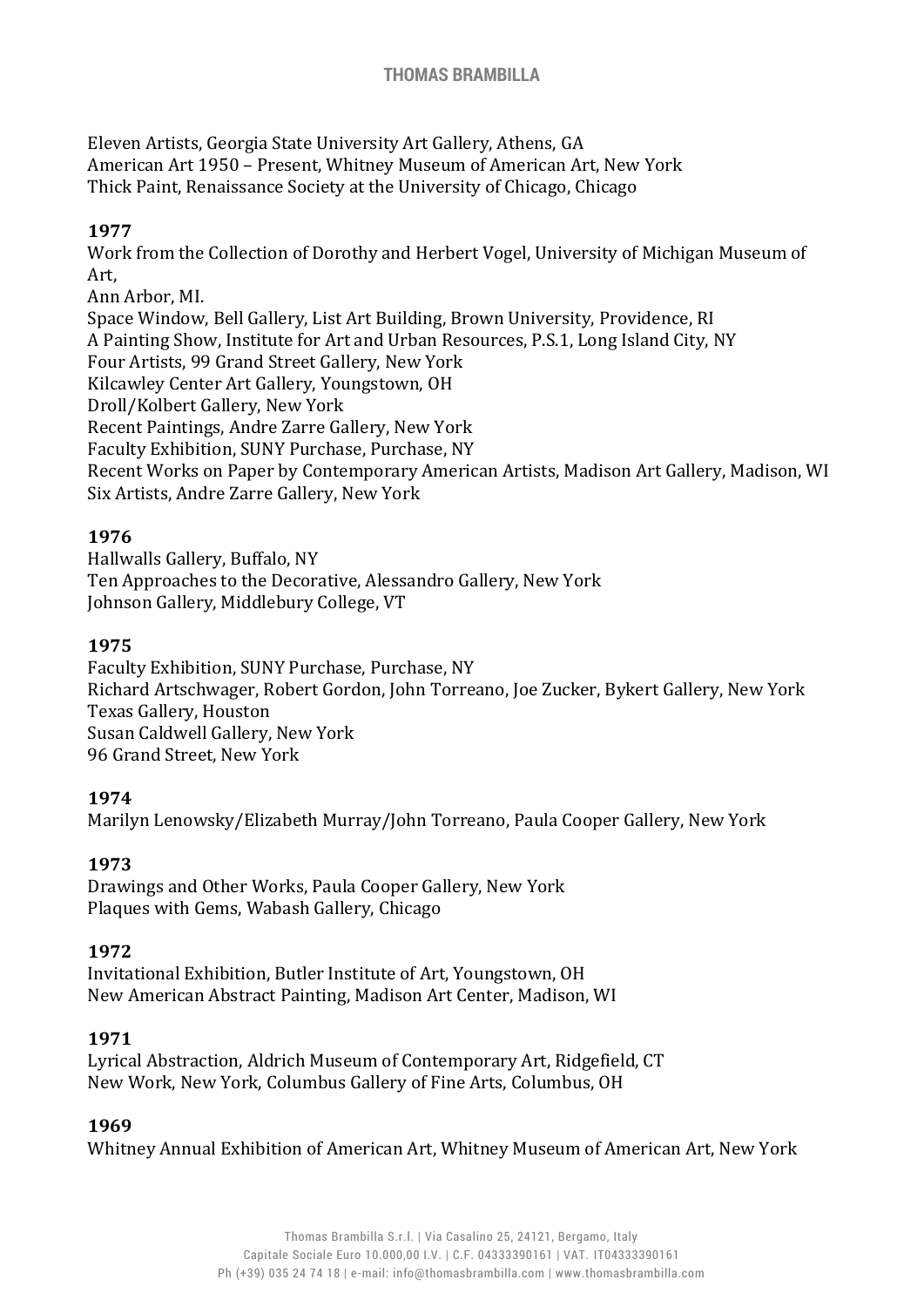### **Performances and Public Appearances**

# **2015**

Hypnagogs, Imagination and the Un-Obtained Object, Suzanne Hilberry Gallery, Ferndale, MI

# **2014**

Artists Talk on Art: Humor in Art, A panel discussion: John Torreano, Steve Gianakos, Mike Cockrill and Jim Kempner with Molly Barnes as Moderator, New York Law School, NY, NY

# **2013**

I Could Write a Book, Faculty Showcase, NYUAD, Abu Dhabi 7th Film-Makers' Cooperative Benefit Concert & Art Auction, As MC Santos Party House, New York, NY

# **2012**

John Torreano Presents a Variety Show, The Gershwin Hotel, NY, NY **2010**

Variety Show," The Gershwin Hotel, New York

### **2003**

+John Torreano: Painter, Woodward Lecture Series, College of Creative Studies, Detroit, MI

# **2002**

Self Expression, Molly Barnes Brown Bag talk series, Roger Smith Hotel, New York Artists Talk on Art, Phoenix Gallery, New York Dale Chihuly, The National Arts Club Gold Medal Presentation, New York Sex, Love, Art and Things In Between, Live from the Living Room, Gershwin Hotel, New York; a Neke Carson & Michael Weiner presentation

**2001**

Glass America 2001, Heller Gallery, New York Psychoanalysis and the Arts, IPTAR Clinical Center, New York An Evening of Stories on Sex and Money, The Moth at Nell's, New York

# **1999**

Showcase performance, Raw Space, New York

### **1996**

Solo stand-up performance, Glass Art Society Conference, Boston

### **1988**

Master of ceremonies, Creative Time's 15th Anniversary Halloween Party, Brooklyn Bridge Anchorage, Brooklyn

### **1987**

Producer and master of ceremonies, "An Evening with John Torreano and Friends," gala benefit for Creative, Time, New York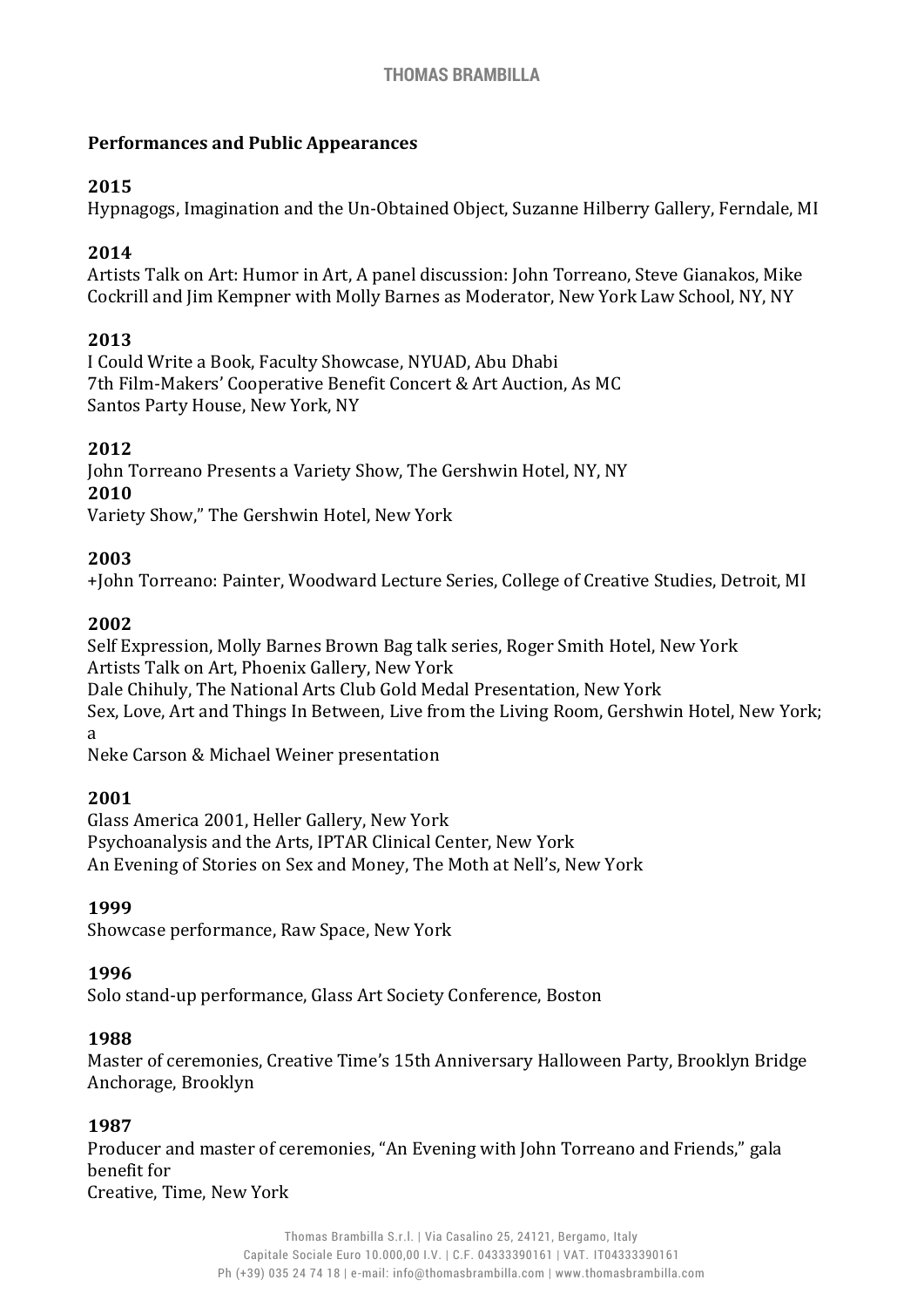Solo performance, benefit for Gay Men's Health Crisis, Jayne H. Baum Gallery, New York

### **1985**

Solo stand-up performance, "Mike's Talent Show," produced by Michael Smith, 8BC, New York

# **1984**

A Special Event! solo performance at the Pink Door for the Center on Contemporary Art, Seattle

Solo stand-up performance, benefit for the Hudson River Museum, Yonkers, NY Master of ceremonies and stand-up performance, benefit for Artists Space, New York The Critics' Voices, produced by Douglas Blau, White Columns, New York

### **Film and Video**

# **2002**

Evening with John Torreano, Artists Talk on Art, New York

As Dr. Roman Blakein *Betty and the Ocean,* directed by Sean Ackerman, New York University, New York.

As The Florist and writer and voice for "We've Broken Up for Good Again" in *The Cloud of Unknowing,* directed by Richard Sylvarnes (A Hal Hartley True Fiction Pictures Production) **1985**

John Torreano: Art World Wizard, four-minute video produced by MICA-TV **1983**

The Live Show, four performances as The Guy, Artists Television Network Channel B

### **Selected Projects, Publications, and Reproductions of Artwork**

**2010** Upfront, Feature Inc., New York

# **Writing**

**2013**

*The Dot, the Gem, the Universe*, John Torreano, Dark Matters

Everywhere, Art Works Publishing, NY

### **2011**

The Lion..for 100 Drawings exhibit in Saratoga

### **2010**

Curated and wrote catalogue essay for an exhibition entitled *In the Mind on the Paper* a the Wagner School of Professional Service. It included NYU MFA and BFA students and alumni. Wrote catalogue essay for exhibition *The Lion Inside*, for a drawing exhibition at the Tang Museum entitled, *Twice Drawn,* Skidmore College, Saratoga Springs NY

# **2007**

*Drawing By Seeing*, A "how to" book on drawing, Abrams, US and Laurence King Publishing, UK

*Dibujar Lo Que Vemos*, Spanish version of same book*.* Laurence King Publishing, UK 2008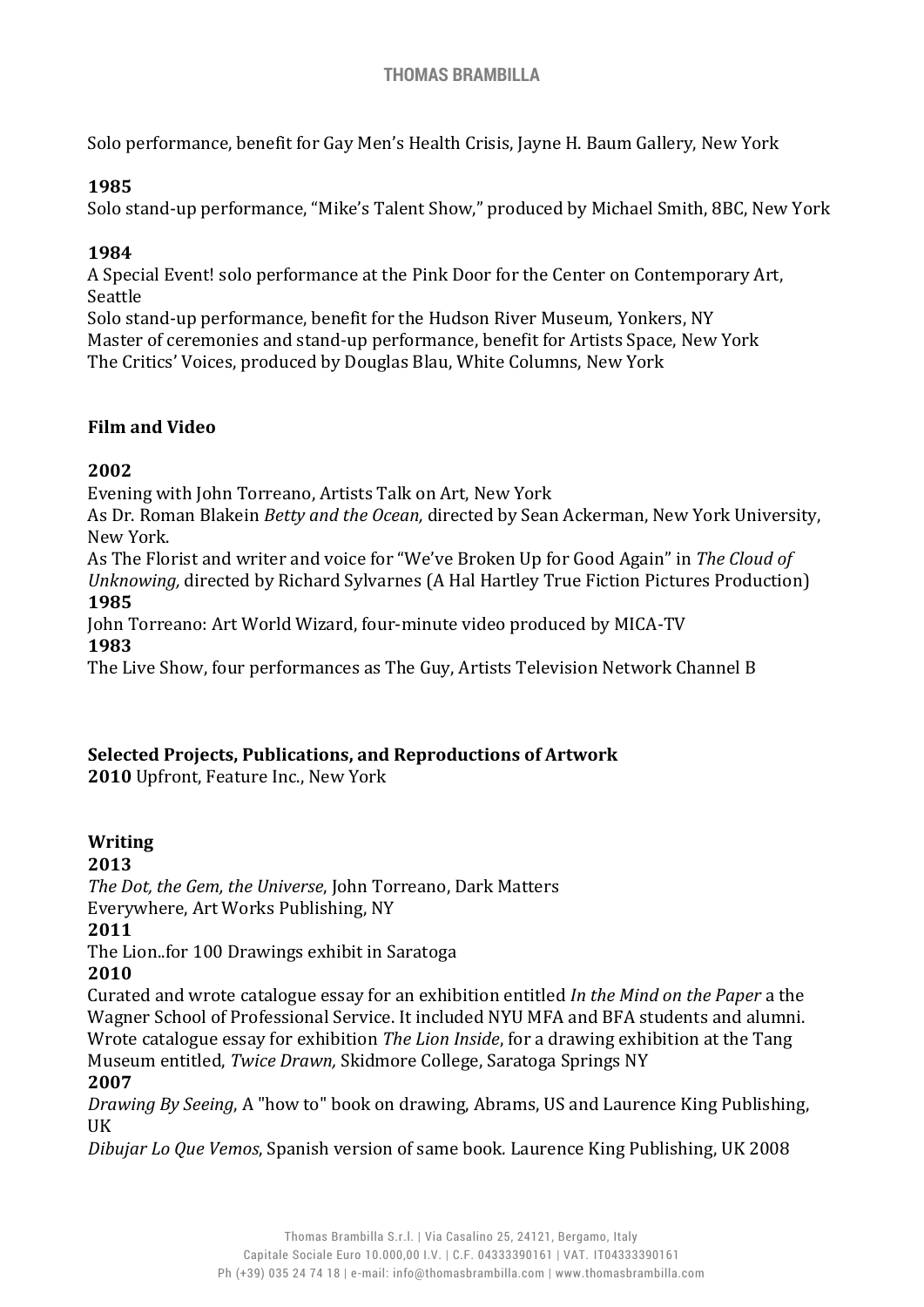### **Selected Bibliography**

*Looking Close, Looking Far,* exhibition catalogue with text by Donald Kuspit, Wayne State University, Detroit, MI Kuspit, Donald. Review, *Artforum,* November Carlozzi, Annette DiMeo, and Kelly Baum, eds. *Blanton Museum of Art: American Art Since* , Blanton Museum of Art, University of Texas at Austin, Austin, TX, 302–303 Helander, Bruce. "Torreano's Starlight Serenade," *Art of the Times*, March, 16–17 Church, Amanda. "John Torreano, Gina Magid, Jesse Bransford and Lorenzo de Los Angeles," *Flash Art*, March/April, 62 Rizzoli, Giovanni. "John Torreano," *Bomb*, Spring, 60–61 (reproductions) Thorson, Alice. "Crossing Gems with Art," *Kansas City Star,* 25 April, J:1–3 Cotter, Holland. Review, *New York Times,* 17 April Adams, Brooks. "Scarred Diamonds," *ARTnews,* February, 120–125 Barbiero, Daniel. Review, *New Art Examiner*, Summer

#### **Grants and Awards**

 New York Abu Dhabi University Grant, NYUAD, UAE New York Abu Dhabi University Grant, NYUAD, UAE University Council Visual Arts Initiative Award, NYU The Nancy Graves Foundation Grant for Visual Artists *Painting in the Round*, School of Education Research Challenge Fund, New York University, New York John Simon Guggenheim Memorial Foundation fellowship National Endowment for the Arts fellowship National Endowment for the Arts fellowship Creative Arts for Public Service Program

### **COMMUNITY SERVICE**

### **2015**

Donation of a Chair for Chairs for a Cause, for Annual Summer of Giving Program, Hamptons Magazine, Southampton NY

Donation of Steel Diamonds 1982, for Eileen's Angels at Project MostEstia's, Sag Harbor, NY **2014**

Momenta Art- Donation, Brooklyn, NY

Anderson Ranch Donation, Aspen, CO

Parrish Art Museum, Southhampton, NY

### **2013**

Sag Harbor Whaling Museum, Sag Harbor, NY

### **2010**

Pilchuck Glass School's 32nd Annual Auction, Seattle, WA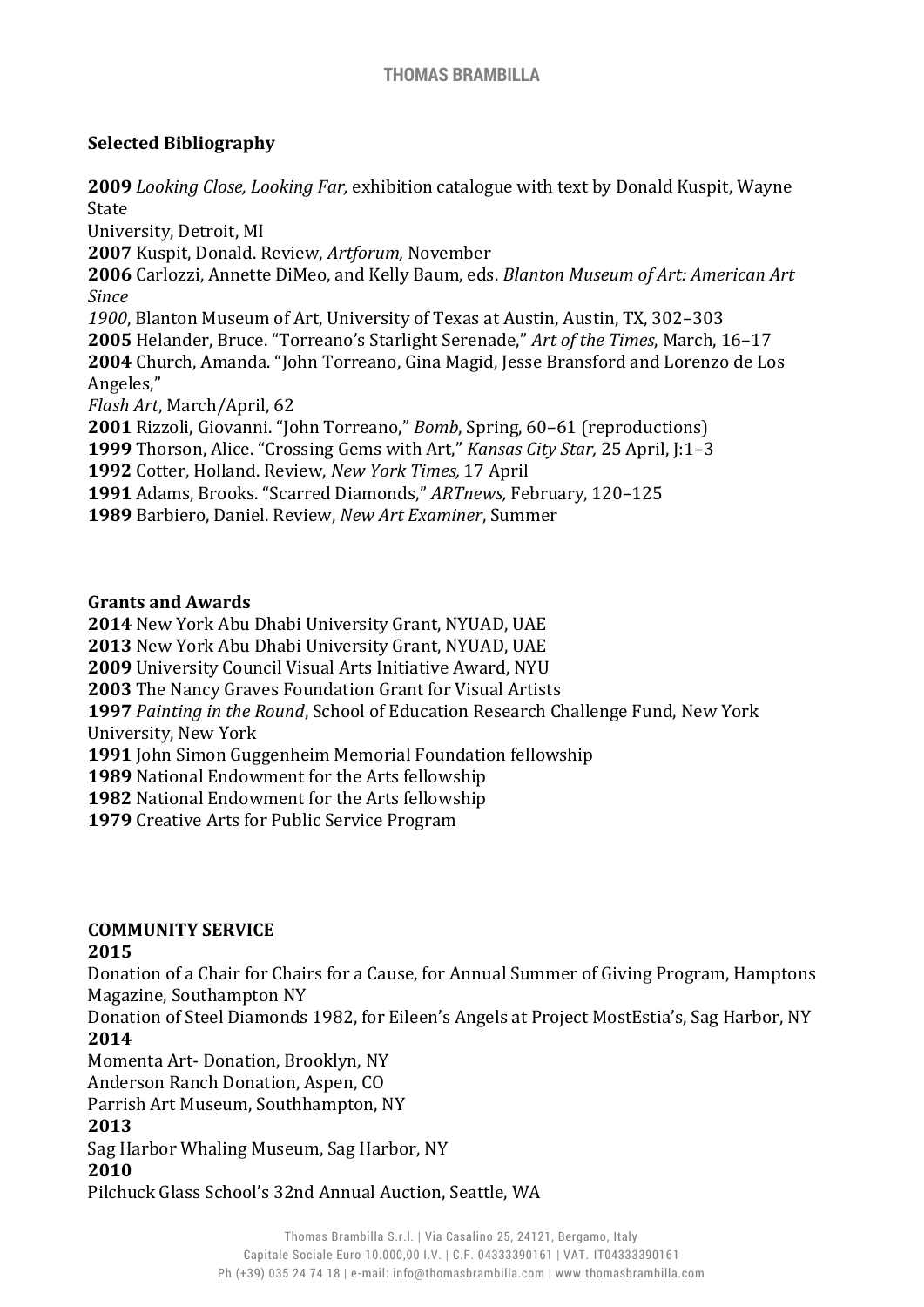Anderson Ranch arts center Annual Auction 2010, Aspen CO

Artists Against Abuse, 15th Annual Gala in support of The Retreat For Domestic Violence Services,

East Hampton, NY

# **2006**

Honorary Committee Member of the Blue Ocean Institute 2006

Member of the Groundswell Honorary Advisory Board 2006

# **2005**

Serious Moonlighting 2005, Cranbrook Academy of Art Scholarship,

Academy and Museum Programs fundraiser. (A 9/11 Memorial Cross.)

The Auction and Glassblowers Ball 2005, Urban Glass, Brooklyn, NY (A glass vessel)

Every Child is a Star, The Children's Expressions Project: Benefiting Children Through Art, Edwin

Gould Services for Children and Families, New York, NY (Worked with foster children to make a

painting which was then auctioned off to raise money for the foster care program.)

"Hot Hot Hot" Westmark School for Special Children Fundraiser, Van Nuys, CA March '05 **2004**

SITE Unseen 3, Site Santa Fe, NM April '04 three small "Space Paintings"

Love4Sale, Museum of Contemporary Art, Denver, CO a "Wounded Heart"

# **2003**

Other Contributions

Tribeca Film Festival Award I was invited by Chairperson Jane Rosenthal to design one of the

awards for the Tribeca Film Festival, New York, NY

WTC 9/11 Memorial Proposal, I submitted a design for the memorial, New York, NY Tibet House Benefit Auction at Christies, New York, NY November '03 a "Snub-nosed Painting" City Arts 35th Annual Benefit and Awards Ceremony, New York, NY a "Ball Cross" sculpture Serious Moonlight, Cranbrook Academy of Art and Art Museum, Bloomfield Hills, MI, July .03 a "Memorial Cross"

The RX Art Ball, D&G Showroom, New York, NY "Wall Ball Sculpture"

25th Annual Pilchuck Glass Auction, Westin Hotel, Seattle, WA November '03 a "Glass Diamond"

sculpture

# **2002**

The Art Ball, RxArt, Barneys New York Co-Op, NYC - a "Lucky Ball"

Beyond Bounds2002. Shine, Johnson County Community College, Overland Park, KA October 2002-

a silver painting

Pilchuck Glass Auction, Seattle Westin Hotel, Seattle, WA October

Artists Against Abuse Plate Auction, The Retreat, East Hampton, NY a decorated plate

Flights of Fantasy, Larchmont Yacht Club, Larchmont, NY - a sculpture

Atlantic Center for the Arts Breaking Boundaries:

Exploration and Collaboration, The Atlantic Center for the Arts- a drawing

ARTWALK NY- Studio visit and Lecture

Museum of Fine Arts, The University of Montana- a sculpture

Museum of Contemporary Art, San Diego- a painting

Blaffer Gallery, The Art Museum of the University of Houston- a sculpture The Children's Museum of the Arts- Bridgehampton NY a sculpture